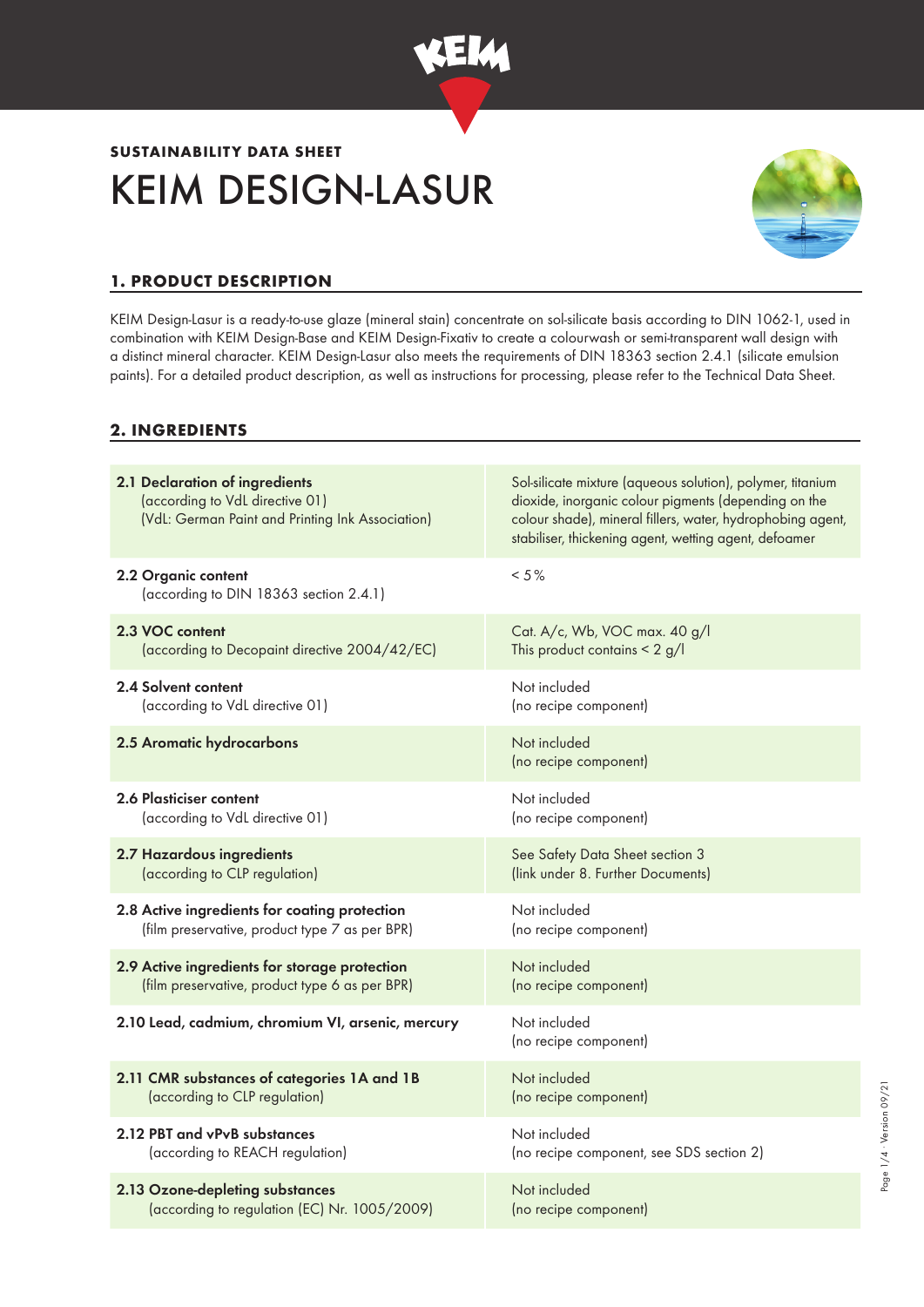| 2.14 Formaldehyde/formaldehyde depot substances<br>(emission test chamber)                                                                          | Not specified                                                         |
|-----------------------------------------------------------------------------------------------------------------------------------------------------|-----------------------------------------------------------------------|
| 2.15 Compliance with the limitation of emissions<br>of the titanium dioxide industry (according to<br>directive 92/112/EEC or directive 2010/75/EU) | Yes                                                                   |
| 2.16 Halogenated organic compounds                                                                                                                  | See Safety Data Sheet section 12<br>(link under 8. Further Documents) |

# **3. TEST REPORTS / EXPERT REPORTS / CERTIFICATIONS / LOGOS**

| 3.1 Test reports           | On request                                                                   |
|----------------------------|------------------------------------------------------------------------------|
| 3.2 Export reports         | Environmental Product Declaration (EPD)<br>(link under 8. Further Documents) |
| 3.3 Product code / GISCODE | BSW40                                                                        |
| 3.4 Certifications / Logos |                                                                              |



#### **4. INFORMATION FOR BUILDING CERTIFICATION AS PER DGNB\***

| 4.1 Product group<br>(ENV 1.2)                                             | Coating materials for mineral surfaces outdoors like for<br>example concrete, masonry, mineral mortars and fillers,<br>ETICS, wallpaper (facade wallpaper), gypsum plaster<br>boards etc. |
|----------------------------------------------------------------------------|-------------------------------------------------------------------------------------------------------------------------------------------------------------------------------------------|
| 4.2 VOC content<br>(according to directive 2004/42/EC)                     | $< 2$ g/l                                                                                                                                                                                 |
| 4.3 Dilutability with water<br>(according to directive 2004/42/EC)         | Yes                                                                                                                                                                                       |
| 4.4 Product-specific life cycle assessment values<br>(ENV 1.1 and ENV 2.1) | According to EPD                                                                                                                                                                          |
| <b>4.5 Quality level</b><br>(ENV 1.2)                                      | Coatings on mainly mineral substrates outdoors:<br>Complies with quality level $4 - \text{VOC} \le 40 \text{ g/l}$<br>according to VdL directive 01                                       |
| 4.6 Product-specific life cycle<br>(ECO 1.1)                               | 15 Years (according to BNB: National rating system<br>for sustainable building)                                                                                                           |
| 4.7 Safety and risks of failure<br>(SOC 1.7)                               | No negative impact, since no halogens contained                                                                                                                                           |
| 4.8 Cleaning instruction<br>(PRO 1.5, PRO 2.2)                             | See Technical Data Sheet<br>(link under 8. Further Documents)                                                                                                                             |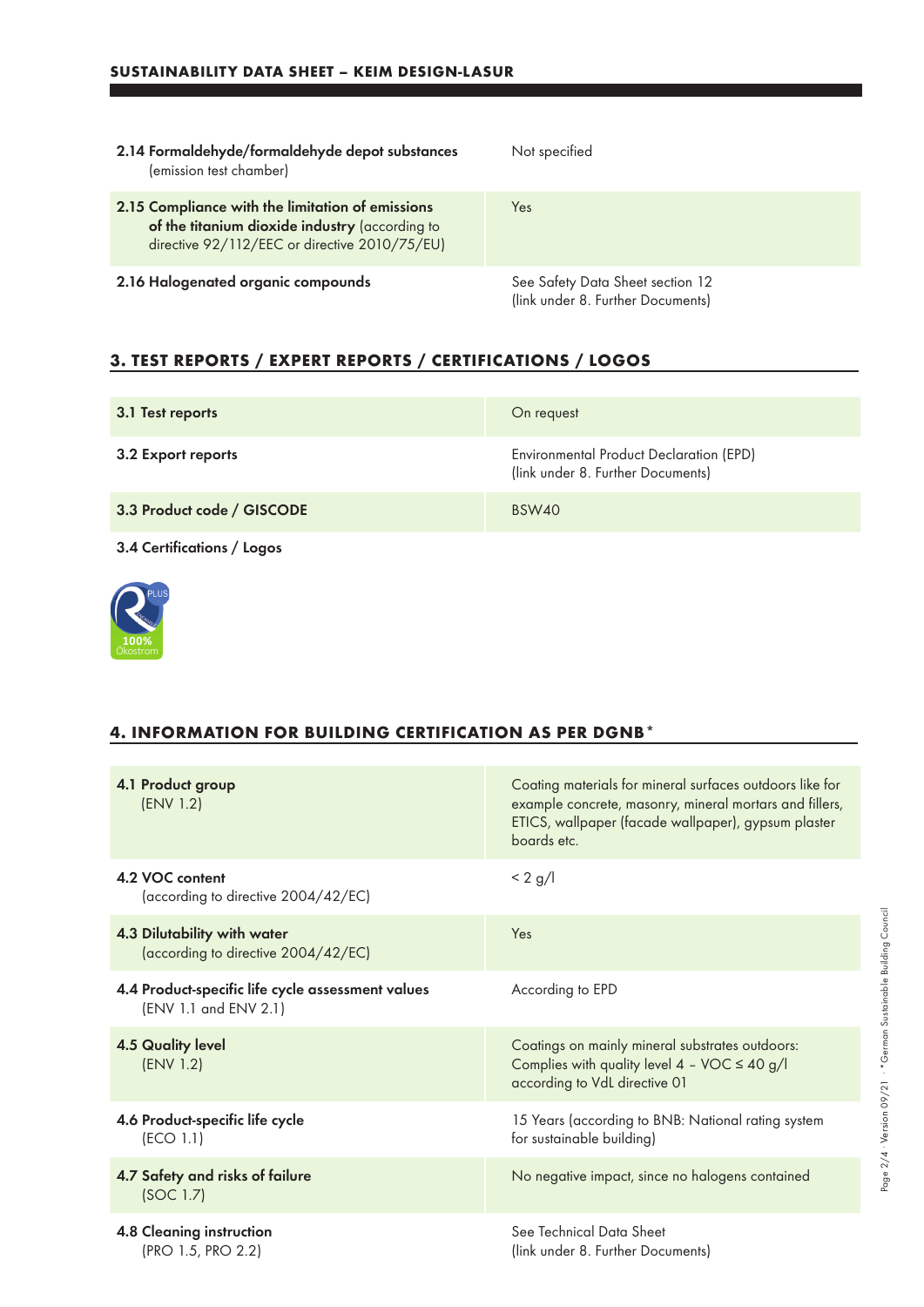## **5. INFORMATION ON SUITABILITY ACCORDING TO LEED 2009**

| 5.1 Product group<br>EG4.2)                                                                          | <b>Flat Topcoat</b>                                                                                                                                                                                                                                                                                                                                                                                                                                                                           |
|------------------------------------------------------------------------------------------------------|-----------------------------------------------------------------------------------------------------------------------------------------------------------------------------------------------------------------------------------------------------------------------------------------------------------------------------------------------------------------------------------------------------------------------------------------------------------------------------------------------|
| 5.2 VOC<br>(as per SCAQMD Rule 1113, Architectural Coatings,<br>rules in effect on February 5, 2016) | $< 2$ g/l (limit value $< 50$ g/l)                                                                                                                                                                                                                                                                                                                                                                                                                                                            |
| 5.3 VOC limit fulfilled                                                                              | Yes                                                                                                                                                                                                                                                                                                                                                                                                                                                                                           |
| 5.4 Recycling rate<br>(from post-consumer sources) (MR4)                                             | KEIM Design-Lasur can achieve the service life of the<br>building components. KEIM Design-Lasur does not have<br>a real after-use phase. The final disposal is carried out<br>in conjunction with the building components via building<br>rubble. If it is pure building rubble, recycling takes place<br>in accordance with national regulations. Normally, build-<br>ing rubble is crushed and returned to the economic cycle<br>as a substitute for fillers (road construction, concrete). |
| 5.5 Recycling rate<br>(from production-relevant sources) (MR4)                                       | 0%                                                                                                                                                                                                                                                                                                                                                                                                                                                                                            |
| 5.6 Fast renewable raw materials<br>(MR 6)                                                           | 0%                                                                                                                                                                                                                                                                                                                                                                                                                                                                                            |
| <b>5.7 Regional materials</b><br>(MR <sub>5</sub> )                                                  | Not specified                                                                                                                                                                                                                                                                                                                                                                                                                                                                                 |
| 5.8 Production site<br>(MR 5)                                                                        | Keimfarben GmbH, Keimstraße 16, 86420 Diedorf                                                                                                                                                                                                                                                                                                                                                                                                                                                 |

### **6. MANAGEMENT SYSTEMS AND CORPORATE CERTIFICATIONS**

6.1 Quality and environmental management The manufacturing /marketing company is certified

according to:

– DIN EN ISO 9001

- DIN EN ISO 14001
- Energy audit according to DIN EN 16247-1

#### **7. SAFETY INSTRUCTIONS**

7.1 See Safety Data Sheet (link under 8. Further Documents)